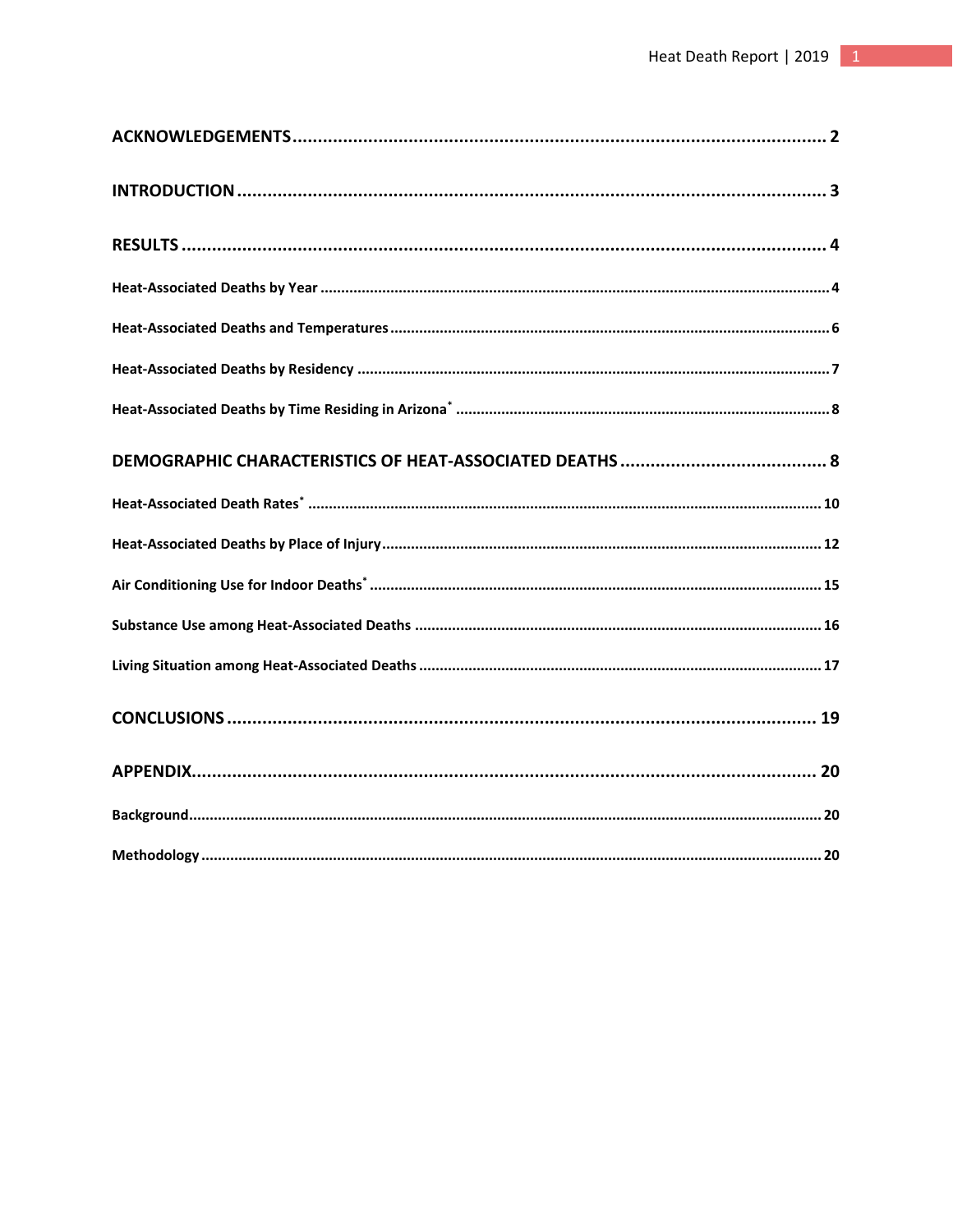## <span id="page-2-0"></span>Acknowledgements

The Maricopa County Department of Public Health (MCDPH), Office of Epidemiology would like to thank the following agencies for their contributions to this report:

- ➢ Maricopa County Office of the Medical Examiner (OME)
- ➢ Maricopa County Office of Vital Registration (OVR)
- ➢ Arizona Department of Health Services (ADHS), Office of Vital Registration
- ➢ National Weather Service (NWS)
- ➢ Maricopa Association of Governments (MAG)
- $\triangleright$  Local hospitals (infection preventionists, emergency departments, social worker staff)
- ➢ City of Phoenix Heat Relief Network

To receive additional data, please submit a data request form through the Maricopa County Public Health website [here.](https://phdra.maricopa.gov/) A staff member from the Climate and Health team will contact you to discuss your request.

You may also contact the Climate and Health Team through email:

Vjollca Berisha: [Vjollca.berisha@maricopa.gov](mailto:Vjollca.berisha@maricopa.gov)

Aaron Gettel: [Aaron.gettel@maricopa.gov](mailto:Aaron.gettel@maricopa.gov)

Adriana Holmes: [Adriana.holmes@maricopa.gov](mailto:Adriana.holmes@maricopa.gov)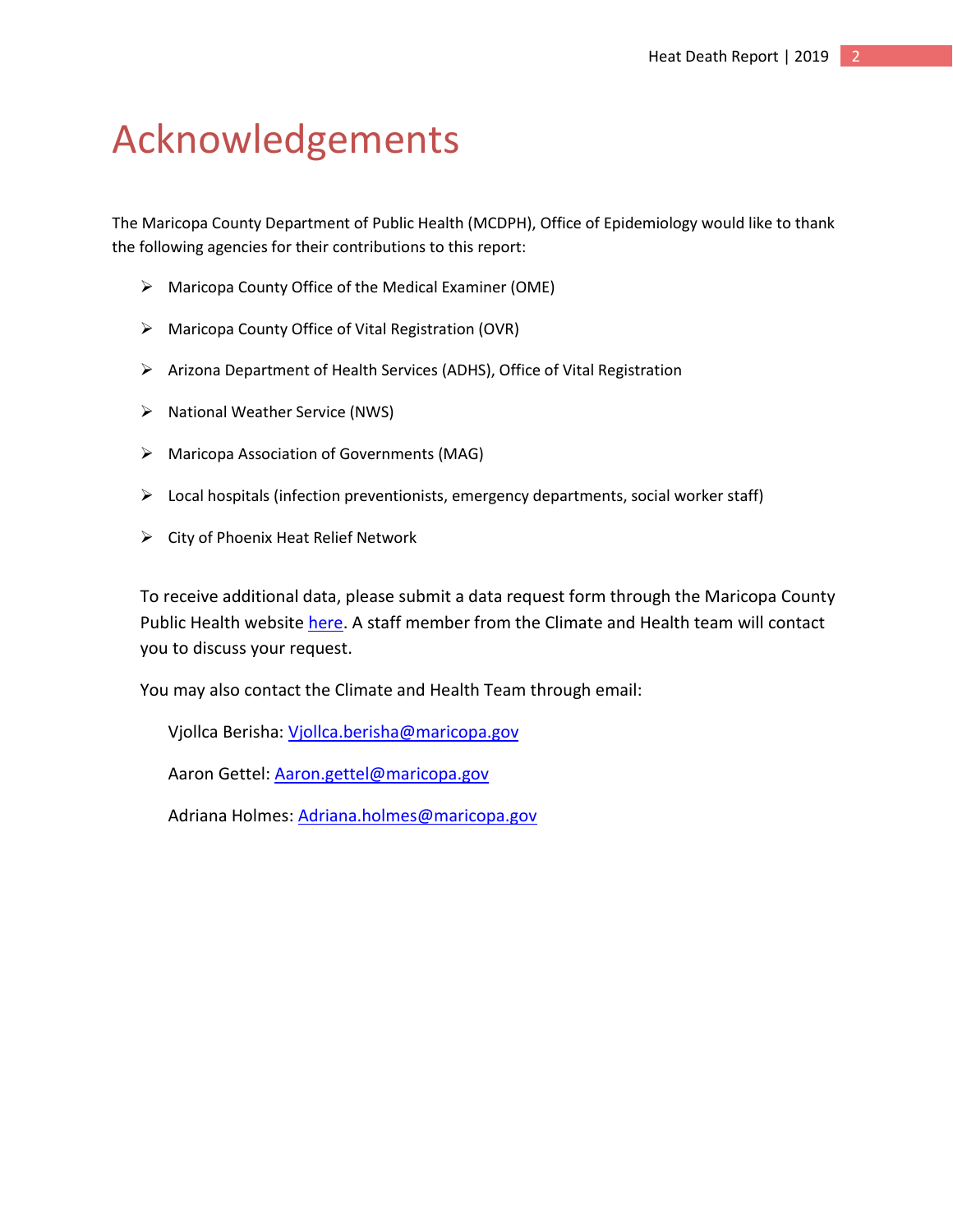## <span id="page-3-0"></span>Introduction

Mortality from environmental heat is a significant public health problem in Maricopa County, especially because it is largely preventable. Maricopa County has conducted heat surveillance since 2006. Each year, the enhanced heat surveillance season usually begins in May and ends in October. The main goals of heat surveillance are to identify the demographic characteristics of heat-associated deaths (e.g., age and gender) and the risk factors for mortality (e.g., homelessness). Sharing this information helps community stakeholders to design interventions to prevent heat-associated deaths among vulnerable populations.

The two main sources of data for heat surveillance are: preliminary reports of death (PRODs) from the Office of the Medical Examiner (OME) and death certificates from the MCDPH Office of Vital Registration.

Heat-associated deaths are classified as heat caused or heat related. Heat caused deaths are those in which environmental heat was directly involved in the sequence of conditions causing deaths. Heat related deaths are those in which environmental heat contributed to the deaths but was not in the sequence of conditions causing these deaths. For more information on how heatassociated deaths are classified, see the [definitions in Appendix.](#page-21-0) For more information on MCDPH's surveillance system, see **Background and Methodology**.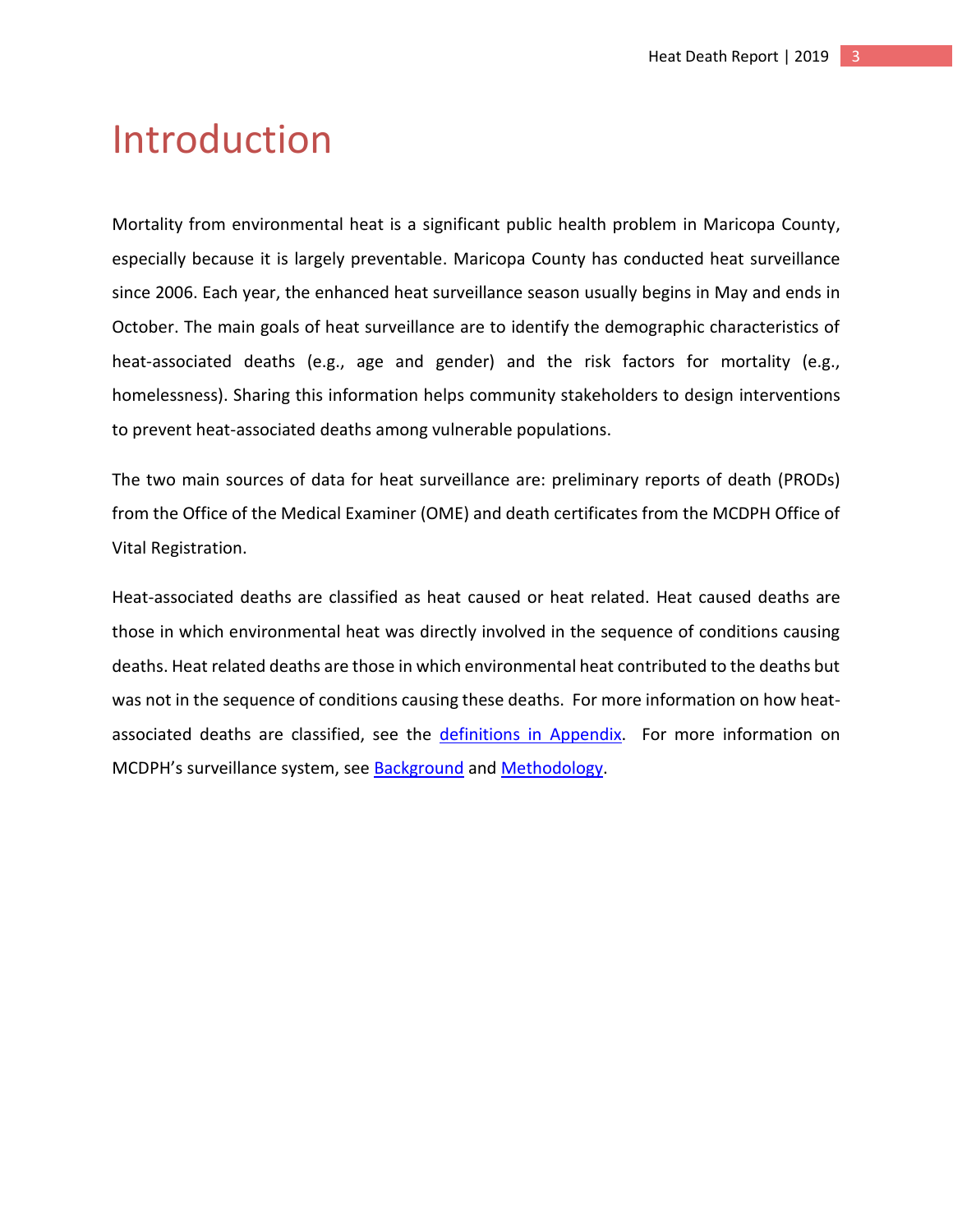## <span id="page-4-0"></span>Results

**Note:** Values of ≤ 5 or a value that would facilitate calculation of a suppressed value are not included in graphs. To receive additional data, please submit a data request form through the Maricopa County Public Health website [here.](https://phdra.maricopa.gov/) A staff member from the Climate and Health team will contact you to discuss your request.

### <span id="page-4-1"></span>Heat-Associated Deaths by Year

Graph 1. There were 197 heat-associated deaths reported in 2019.



#### **\*3 cases pending**

**Data Sources: Maricopa County, Office of Vital Registration and Office of Medical Examiner; Arizona Department of Health Services, Office of Vital Registration**

➢ See [Methodology](#page-20-2) in the Appendix for more information about the number of confirmed, ruled-out, and pending cases by year.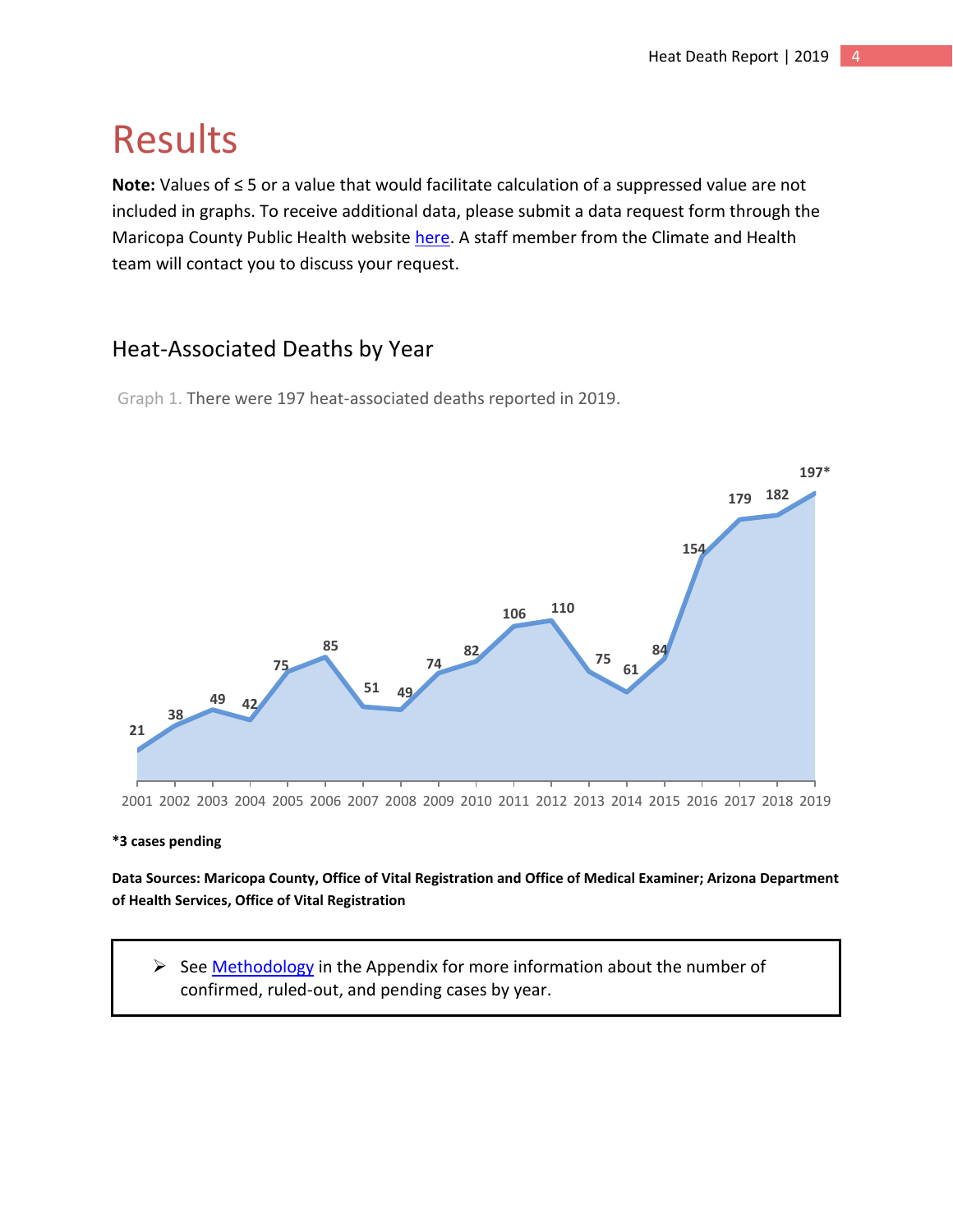### Heat-Associated Deaths by Month



Graph 2. Sixty percent of heat-associated deaths since 2006 have been classified as heat-caused.

Graph 3. Eighty-three percent of all heat-associated deaths occurred in the months of July, August, and September (N=163).



\* Indicates suppressed value of ≤ 5.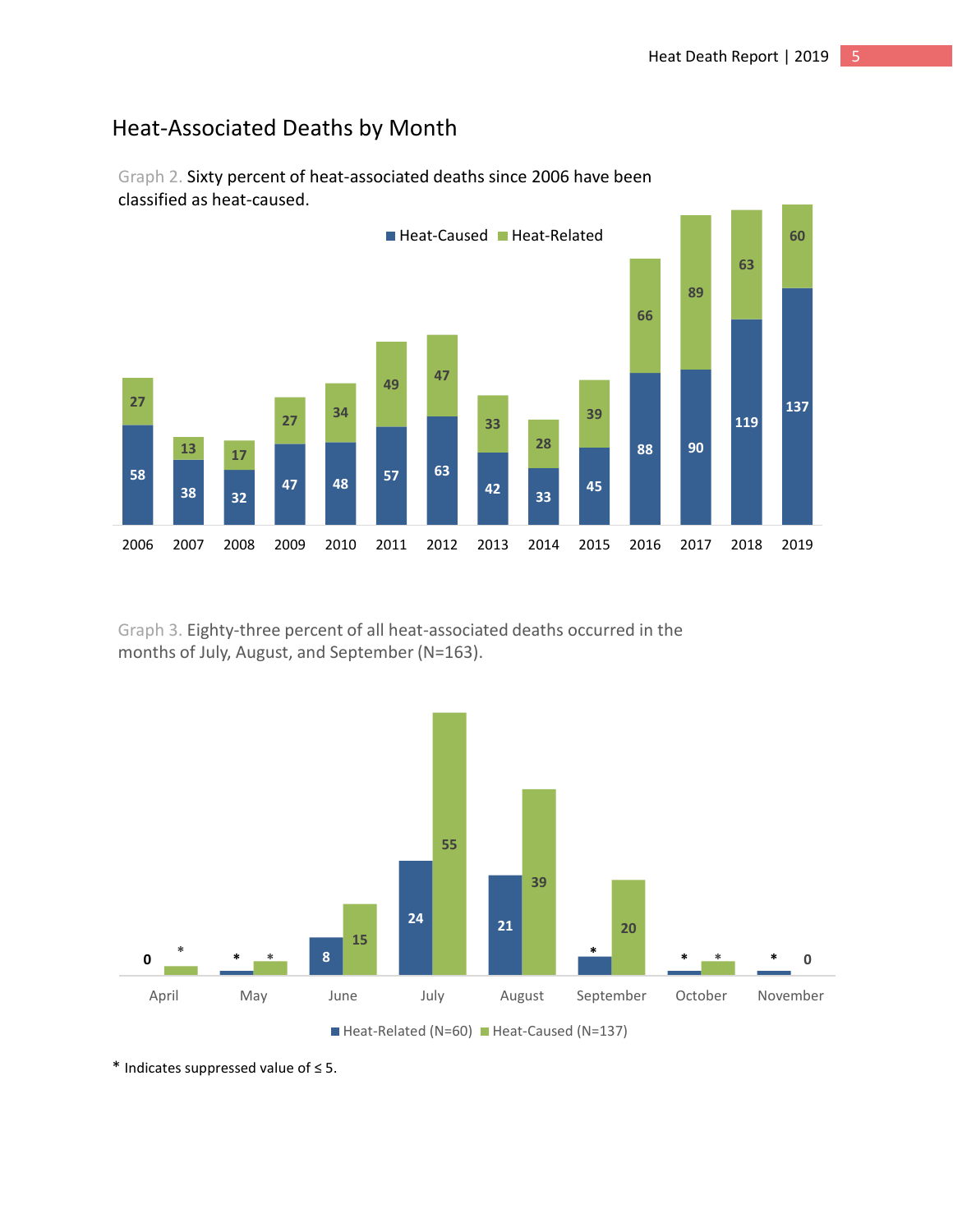### Heat-Associated Deaths and Temperatures

- ➢ The National Weather Service issued 10 excessive heat warnings for a total of twenty-five days in 2019.
- $\triangleright$  The highest daily maximum temperature in 2019 was 115°F and occurred on July 16<sup>th</sup> and August 5<sup>th</sup>.

<span id="page-6-0"></span>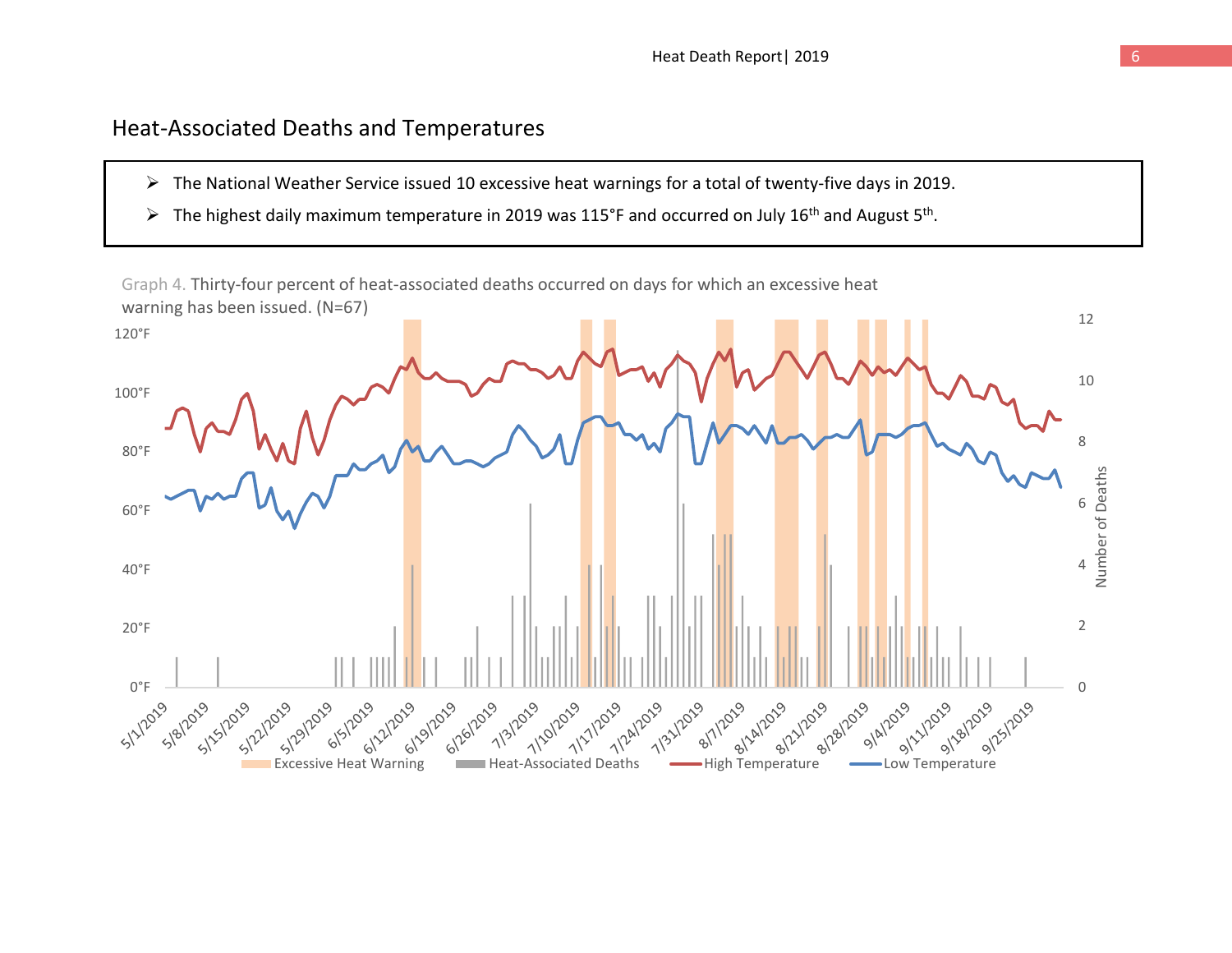### <span id="page-7-0"></span>Heat-Associated Deaths by Residency

Graph 5. Maricopa County residents accounted for eighty-seven percent of all heat-associated deaths with known county of residence (N=195)\*



† Non-Maricopa County Arizona Resident cases include residents from Apache, Gila, La Paz, Pima, Pinal, Yavapai, and Yuma Counties and one case with unknown county of residency.

‡ Non-Arizona Resident cases include residents of California, Illinois, Minnesota, North Carolina, Oklahoma, Texas, Utah, and Washington.

\* 2 cases have an unknown residency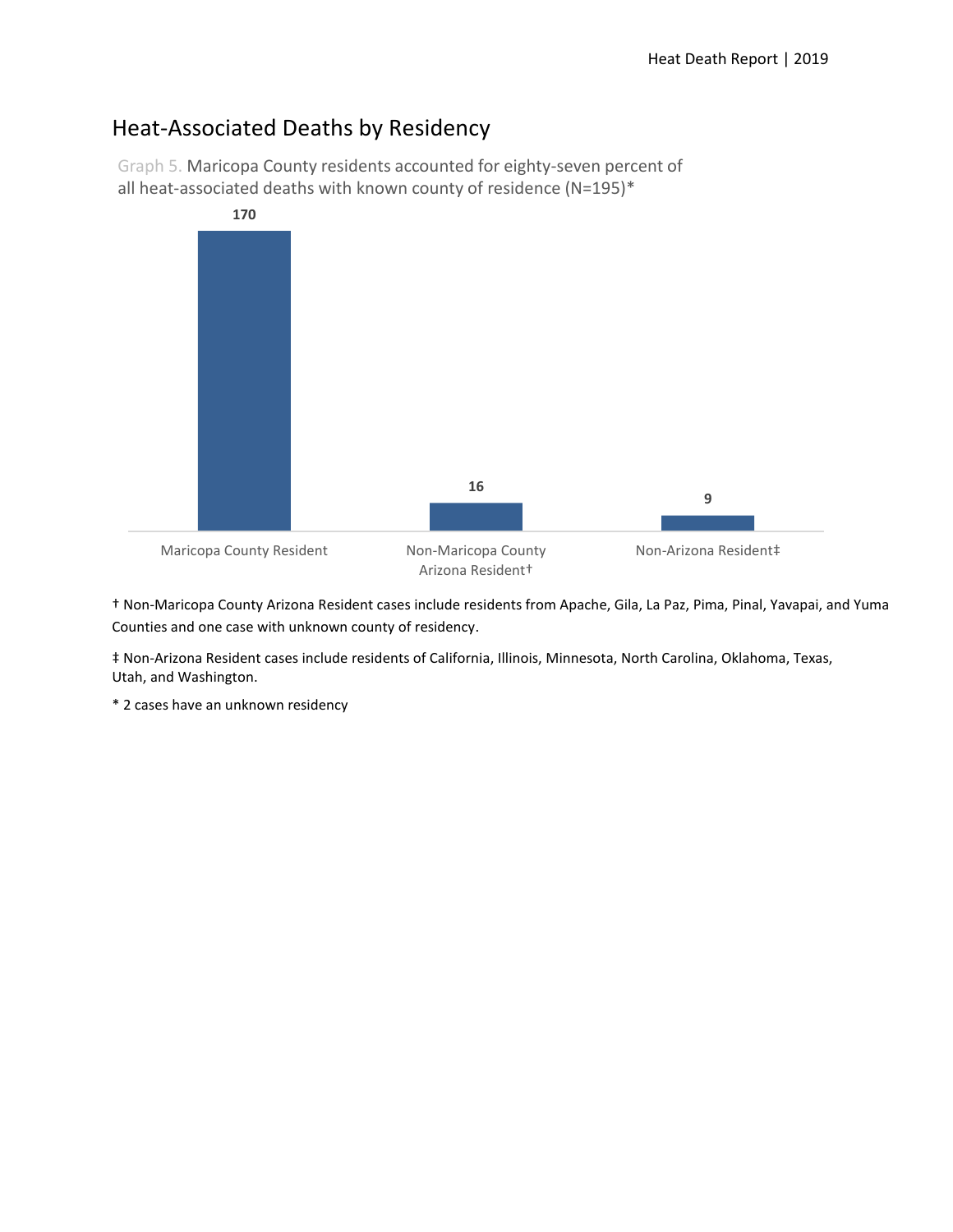### <span id="page-8-0"></span>Heat-Associated Deaths by Time Residing in Arizona\*



Graph 6. Fivty-eight percent of heat-associated deaths with known

\*Seventy-one cases for which time spent in Arizona was unknown were excluded from analysis.

## <span id="page-8-1"></span>Demographic Characteristics of Heat-Associated Deaths

Graph 7. The majority of heat-associated deaths occurred among males.

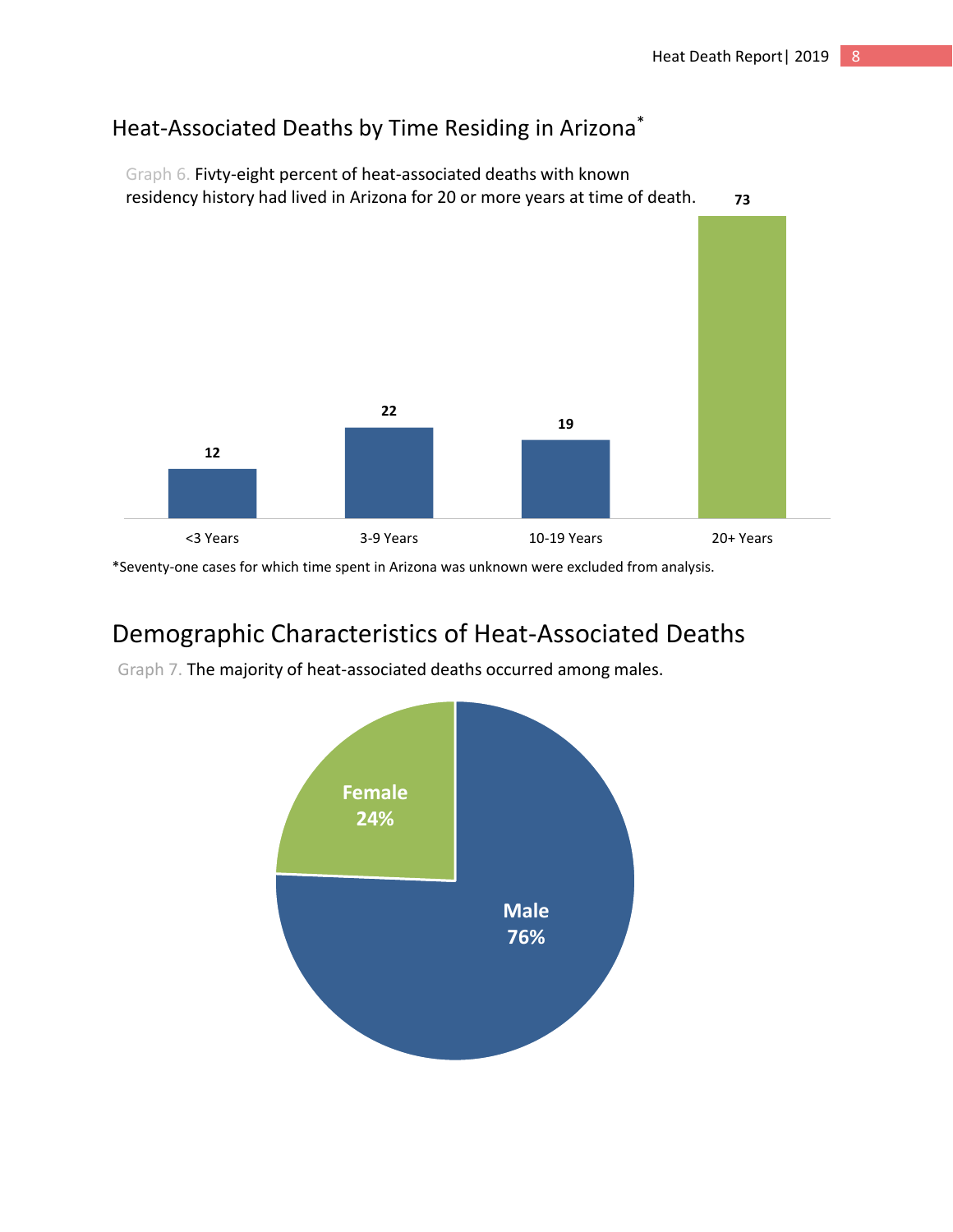

Graph 8. Most female deaths (46%) occur among those 65+ years and older, while most male deaths (34%) occur among those 50-64 years old.

Graph 9. Sixty-eight percent of heat-associated deaths were among those 50 and older. (N=194)\*



\* The ages for three cases were unknown.

.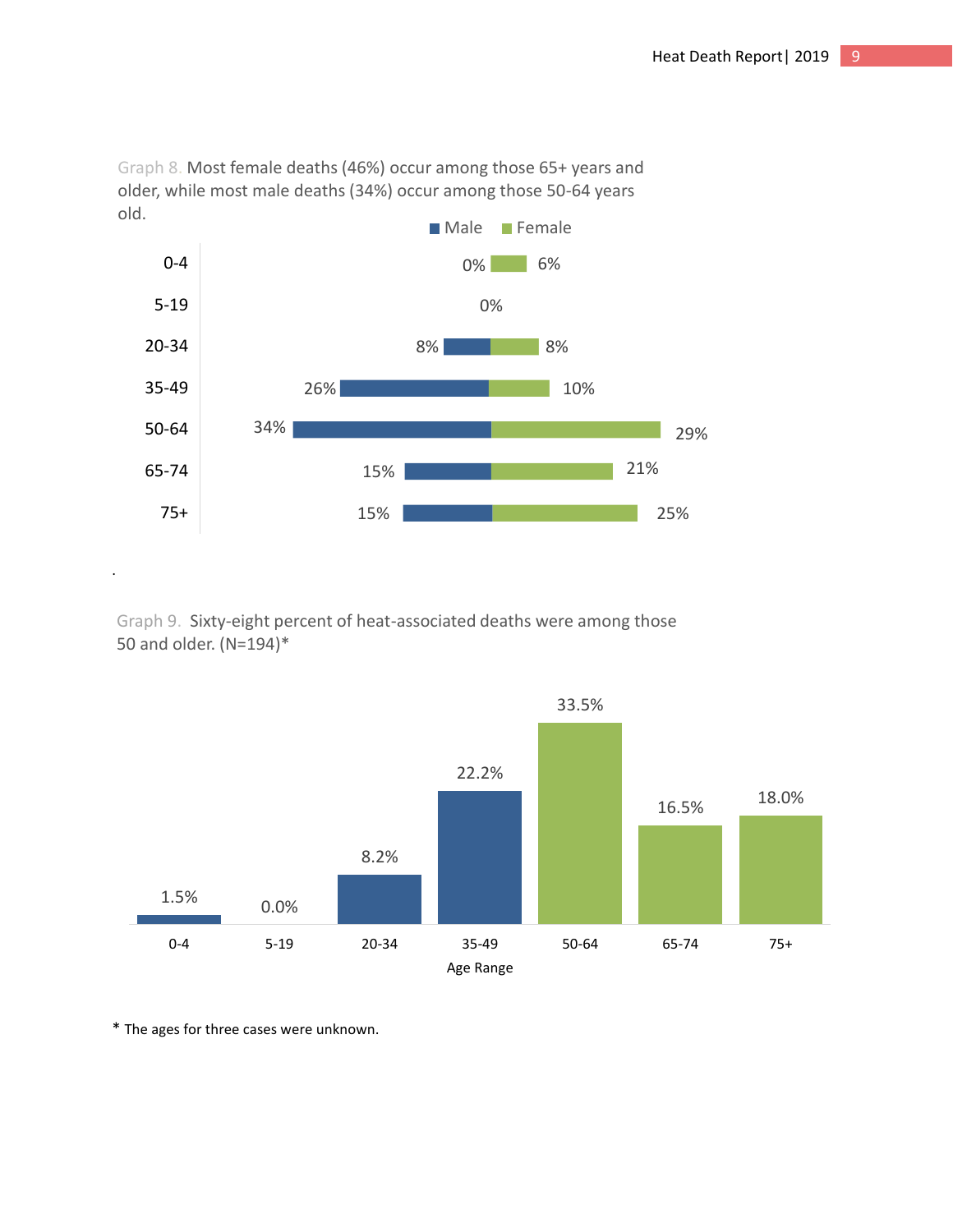

Graph 10. Sixty-three percent of heat-associated deaths for which race and ethnicity are known occurred among whites. (N=178)\*

\*Nineteen cases for which race and ethnicity was unknown were excluded from analysis

### <span id="page-10-0"></span>Heat-Associated Death Rates \*

\*Death rate graphs below include rates per 100,000 residents. Rates calculated using census population estimates for 2018.

Graph 11. The heat-associated death rate for males was more than three times greater than the rate for females.

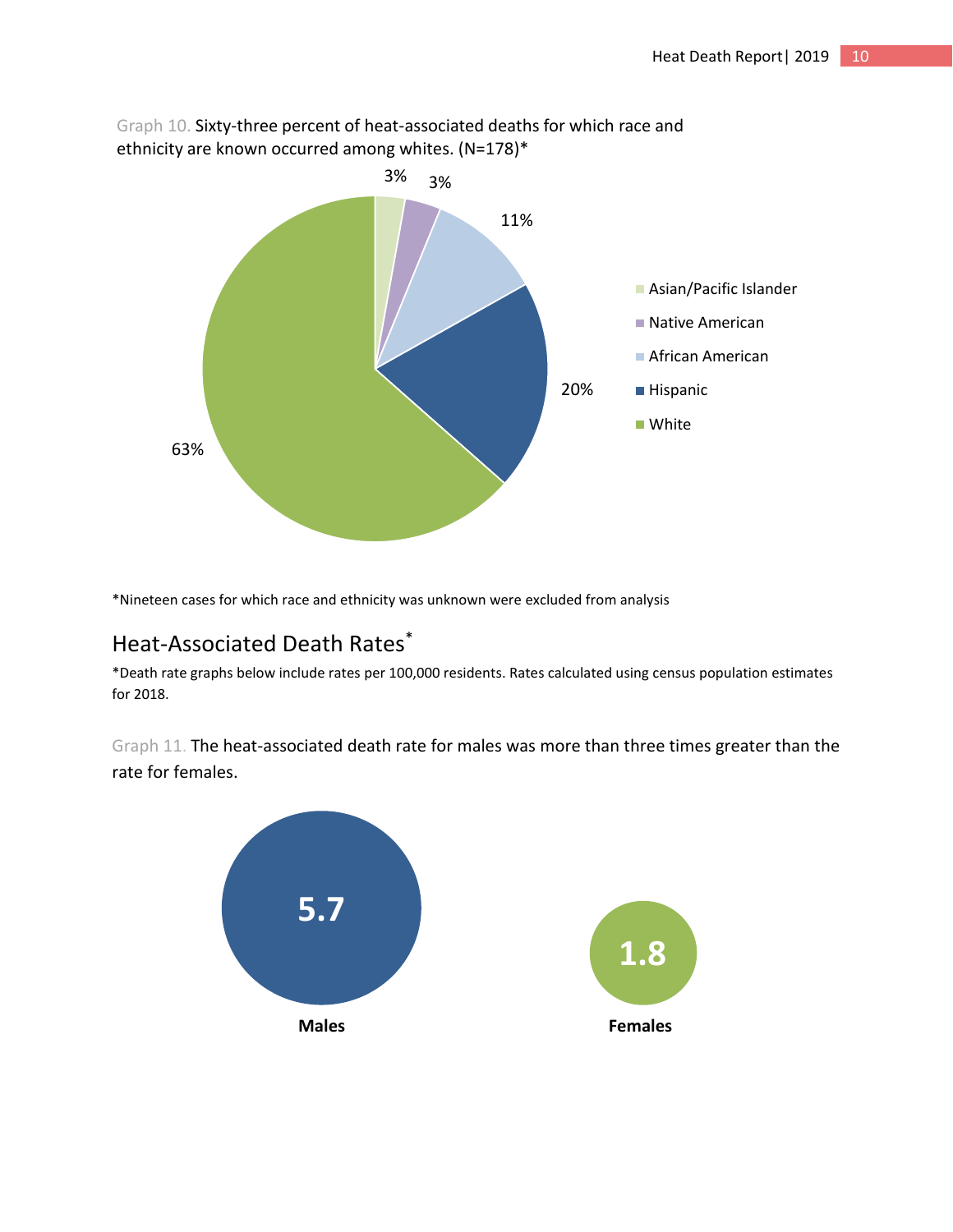

Graph 12. While most deaths among females occur for those aged 65 years or older, more deaths among males occur in those 50-64 years old than 65-74 years old.

Graph 13. The heat-associated death rate increases with age.



11.0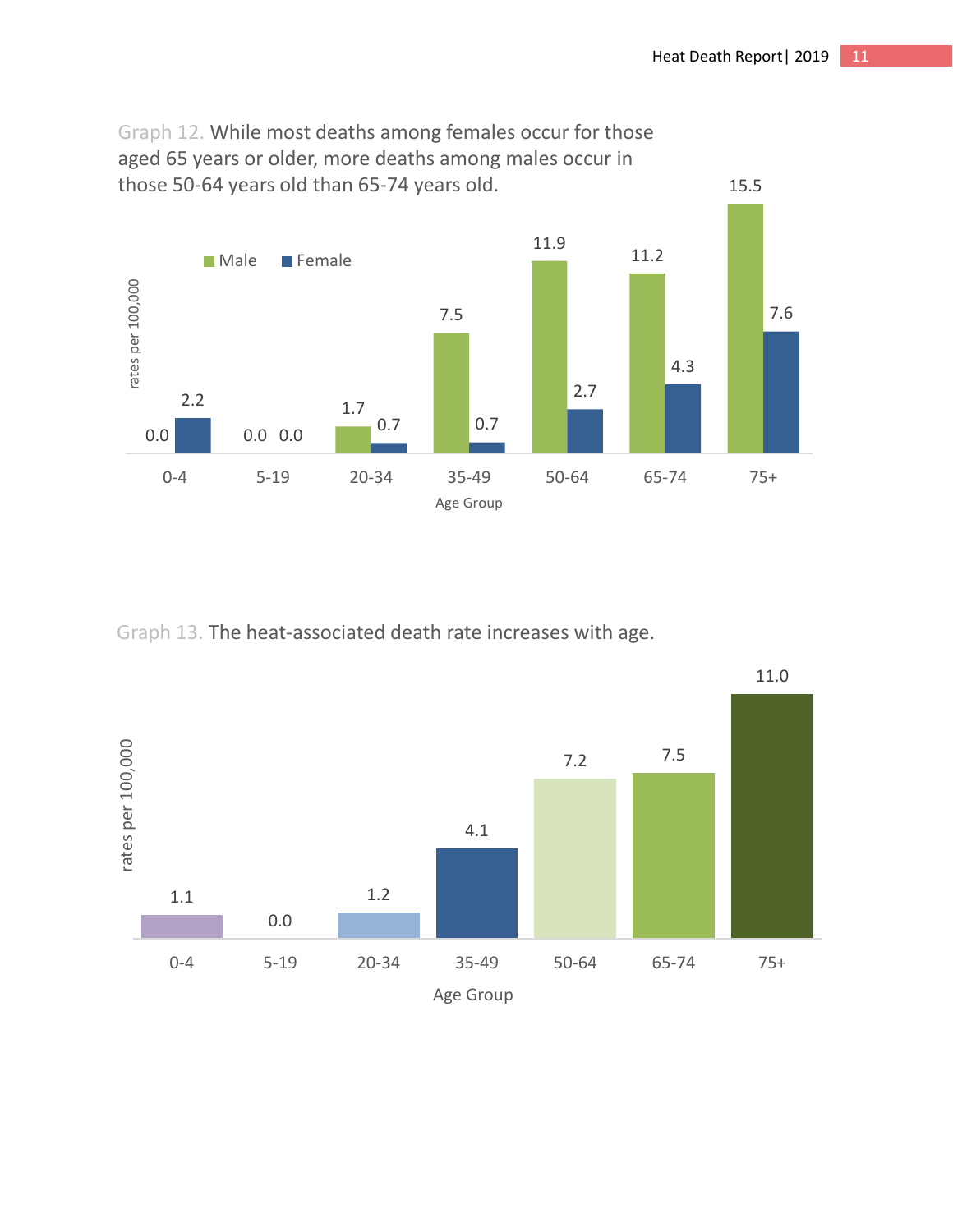

Graph 14. African Americans and Native Americans had the highest rates of heat-associated deaths per 100,000 residents.

### <span id="page-12-0"></span>Heat-Associated Deaths by Place of Injury

Graph 15. A lower proportion of deaths occurred indoors than in previous years.

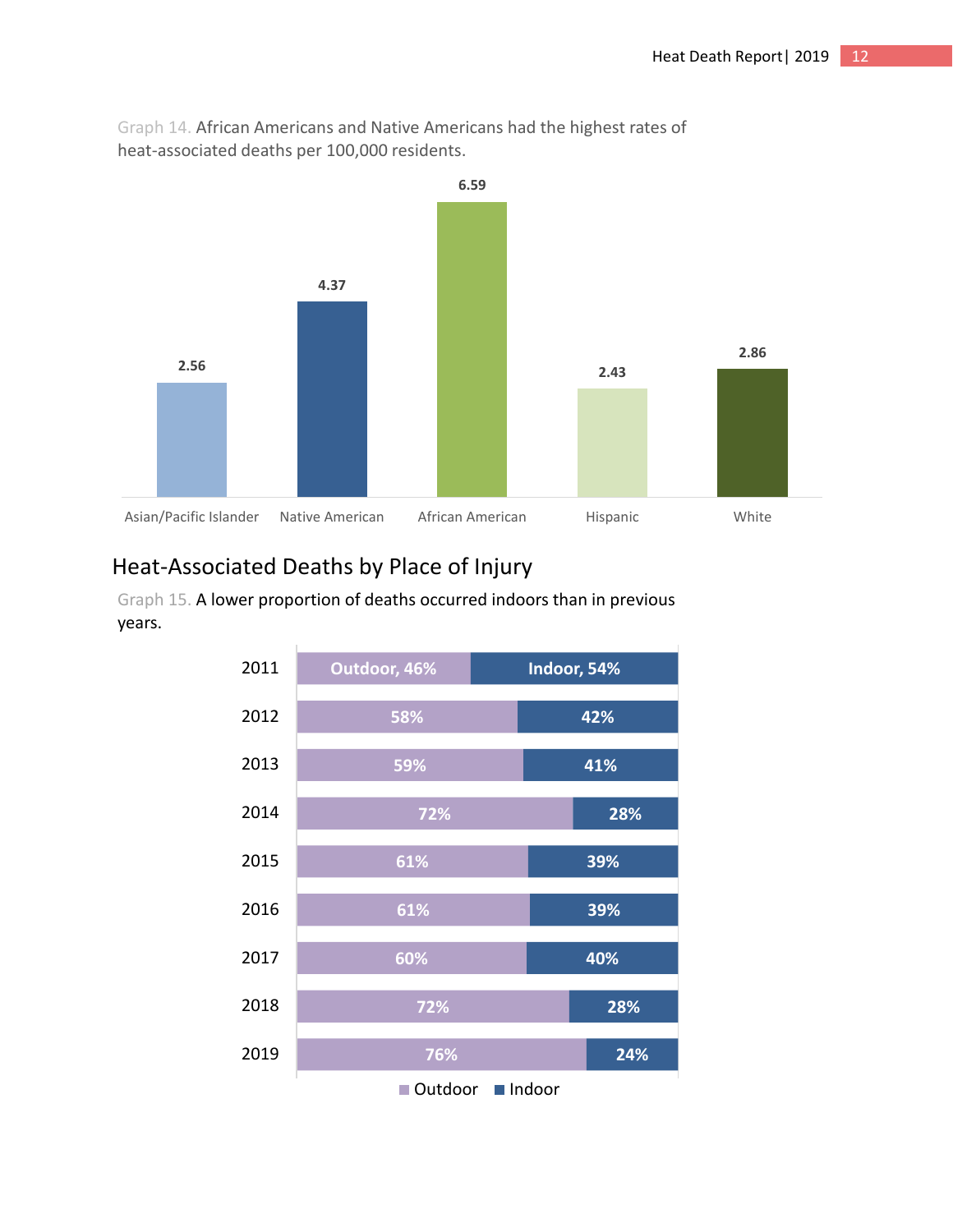Graph 16. A higher proportion of male deaths than female deaths occurred outdoors.



Graph 17. Fifty-four percent of outdoor deaths with a known location of injury occurred in an urban area.



\* Indicates suppressed value of ≤ 5. \*\*3 cases have an unknown place of injury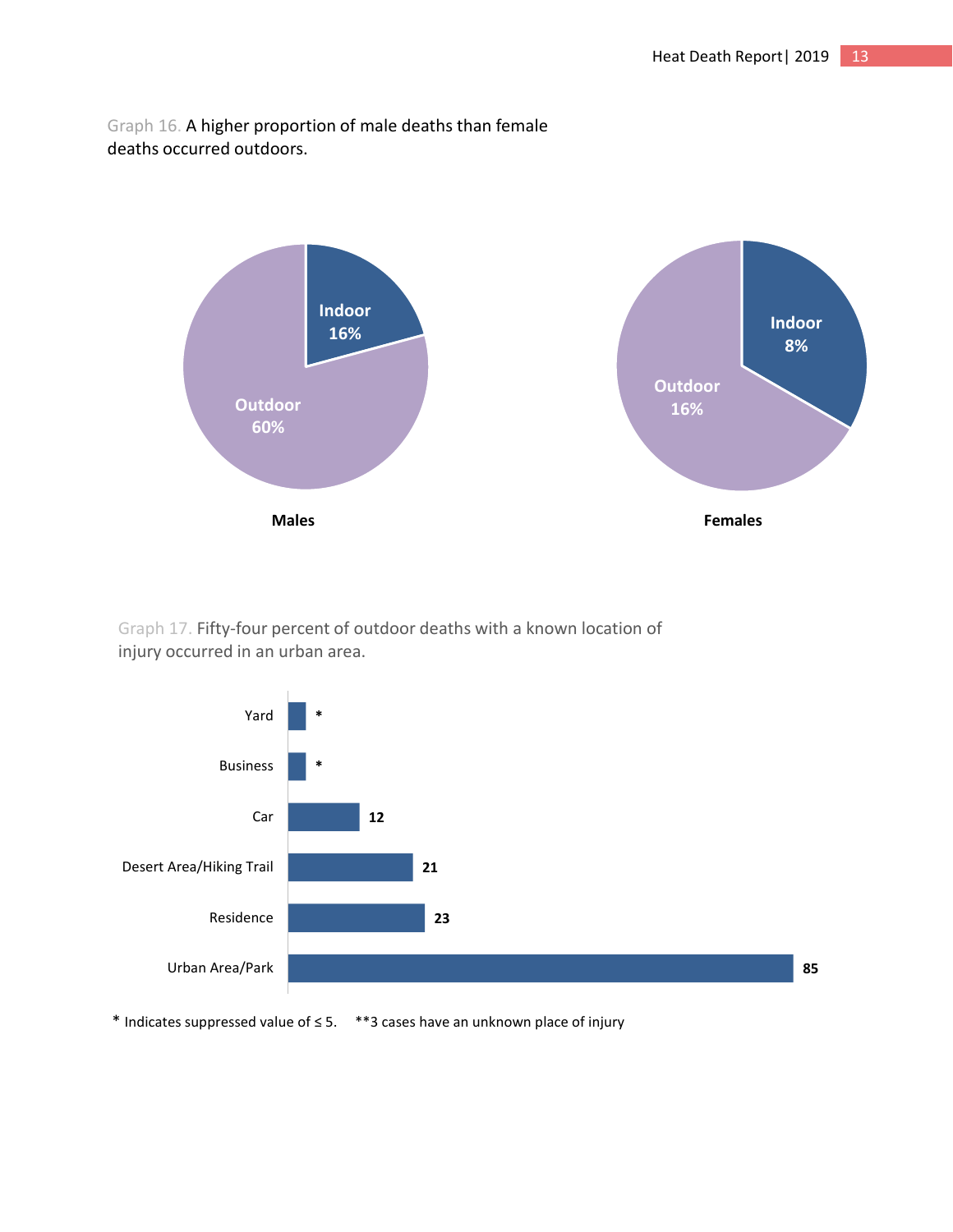

Graph 18. Sixty-three percent of indoor deaths occurred in a house or apartment.

Graph 19. Fouty-three percent of indoor deaths were discovered during a welfare check, compared to just seven percent of outdoor deaths.

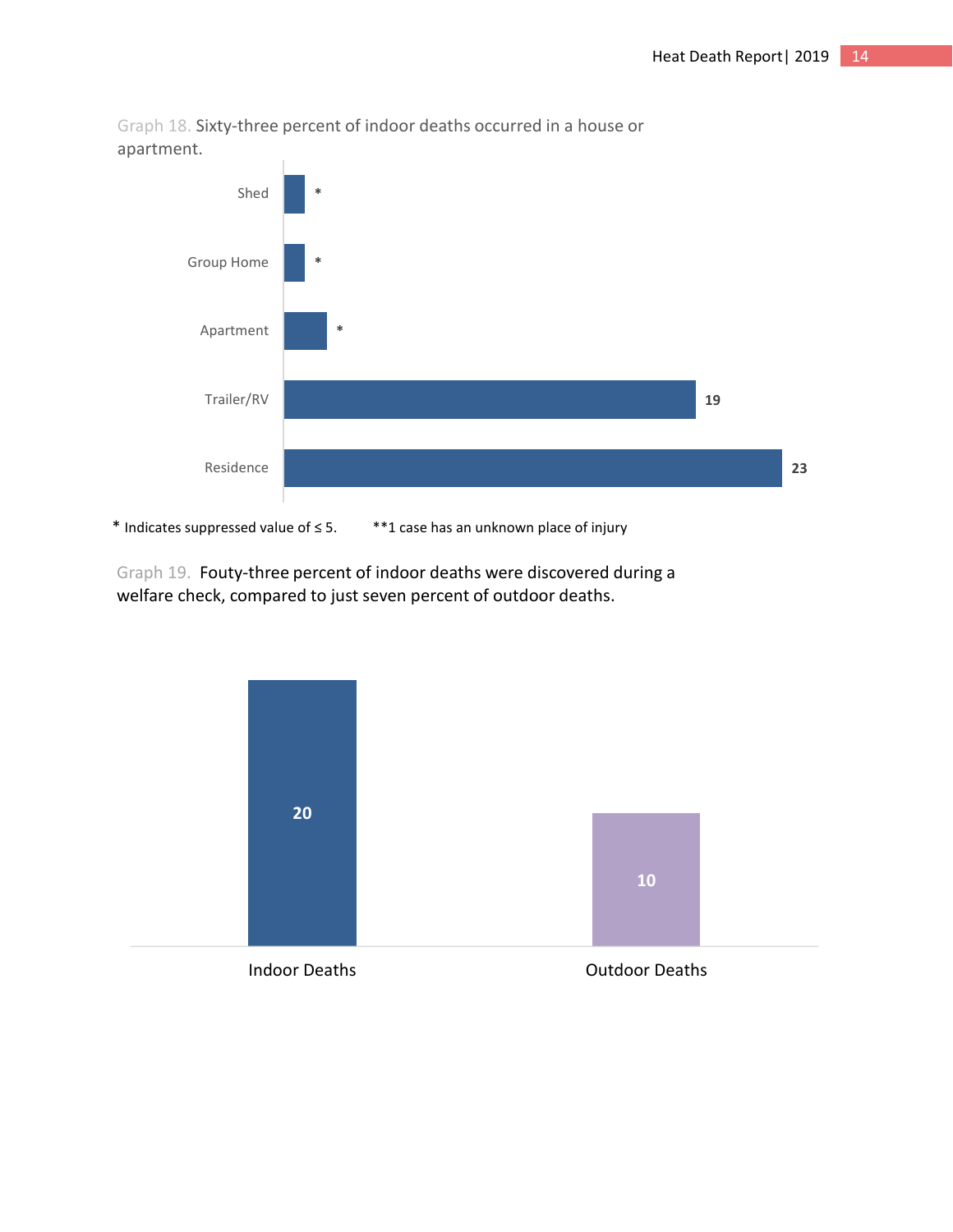### <span id="page-15-0"></span>Air Conditioning Use for Indoor Deaths\*

\*Evaporative coolers were not considered as A/C units as their ability to cool becomes inadequate in extreme Maricopa County temperatures.

Graph 20. Ninety-one percent of indoor deaths had an air conditioning unit present at time of death. (N=43)



5% Graph 21. Among deaths where an A/C unit was present, a nonfunctioning A/C unit was the most common reason for not having a cooled environment at the time of death.

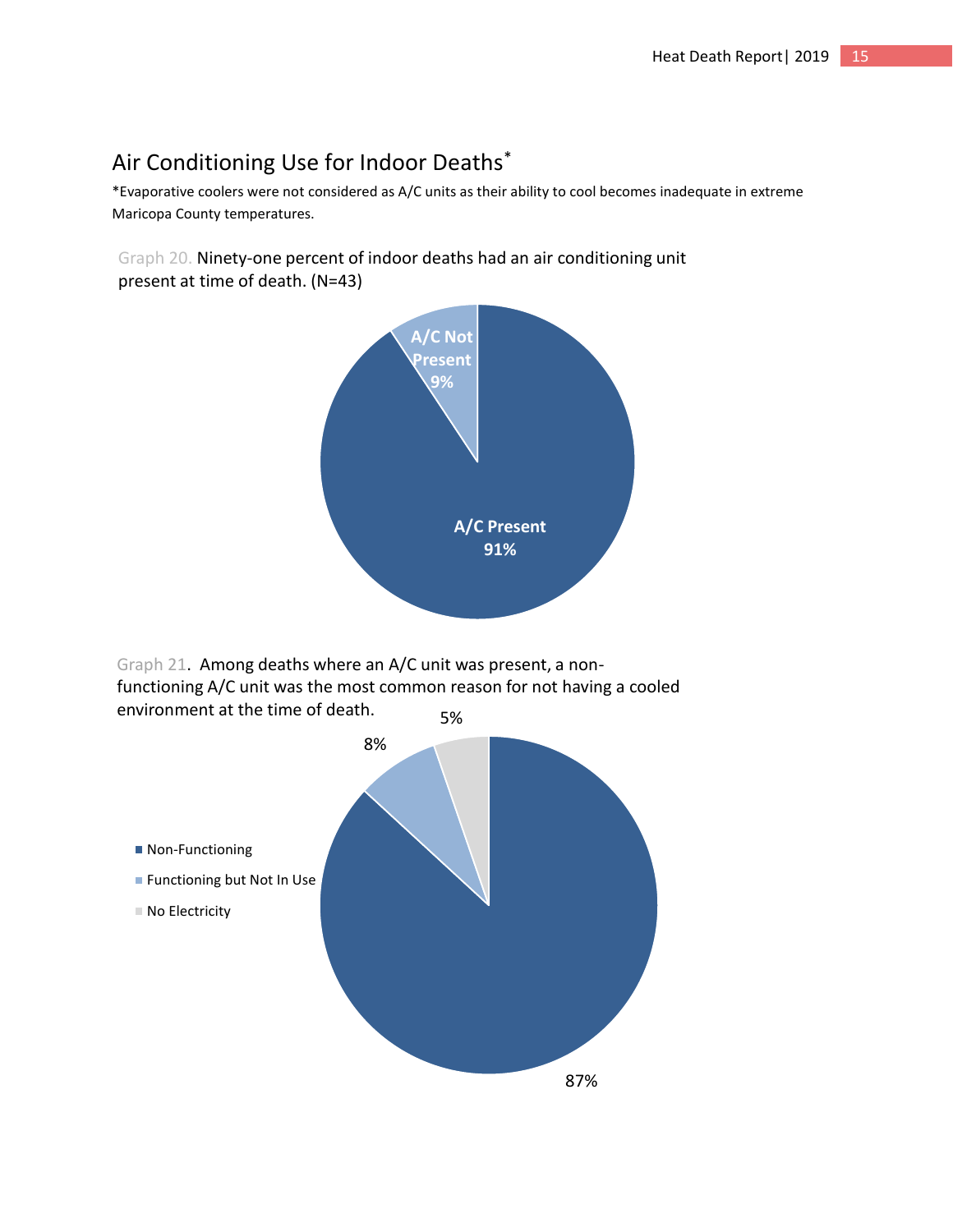### <span id="page-16-0"></span>Substance Use among Heat-Associated Deaths

Graph 22. Fourty-seven percent of all cases involved substance use as a cause of death or a contributing factor. (N=93)



Graph 23. In thirty-five percent of cases, drug use was listed as either a cause of death or a contributing factor. (N=68)

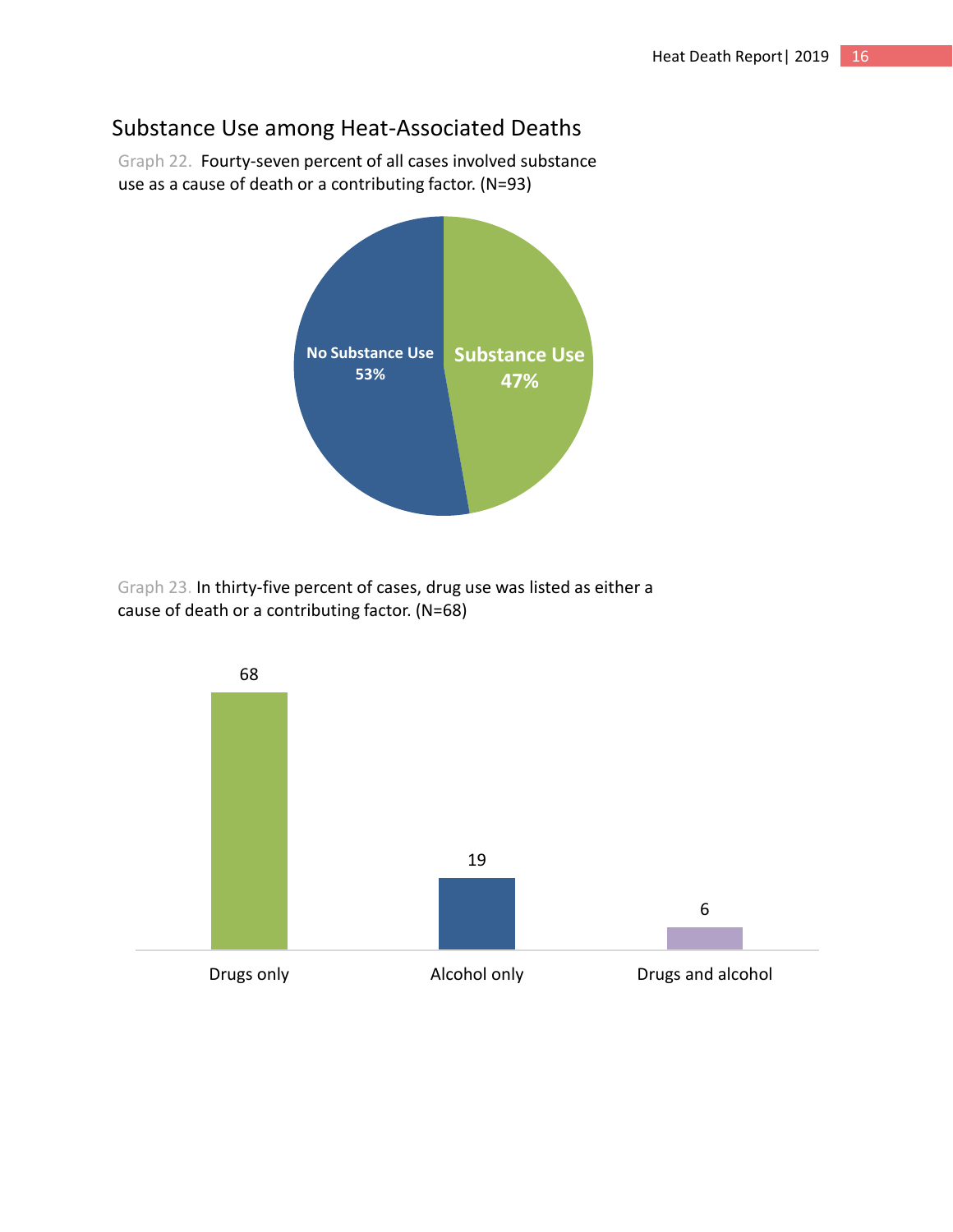

Graph 24. The proportion of heat-associated deaths involving drug use increased by six percent from the previous year.\*

\*Cases involving both drug and alcohol use are represented uniquely on each line.

### <span id="page-17-0"></span>Living Situation among Heat-Associated Deaths

Graph 25. Thirty-seven percent of cases were homeless at time of death.

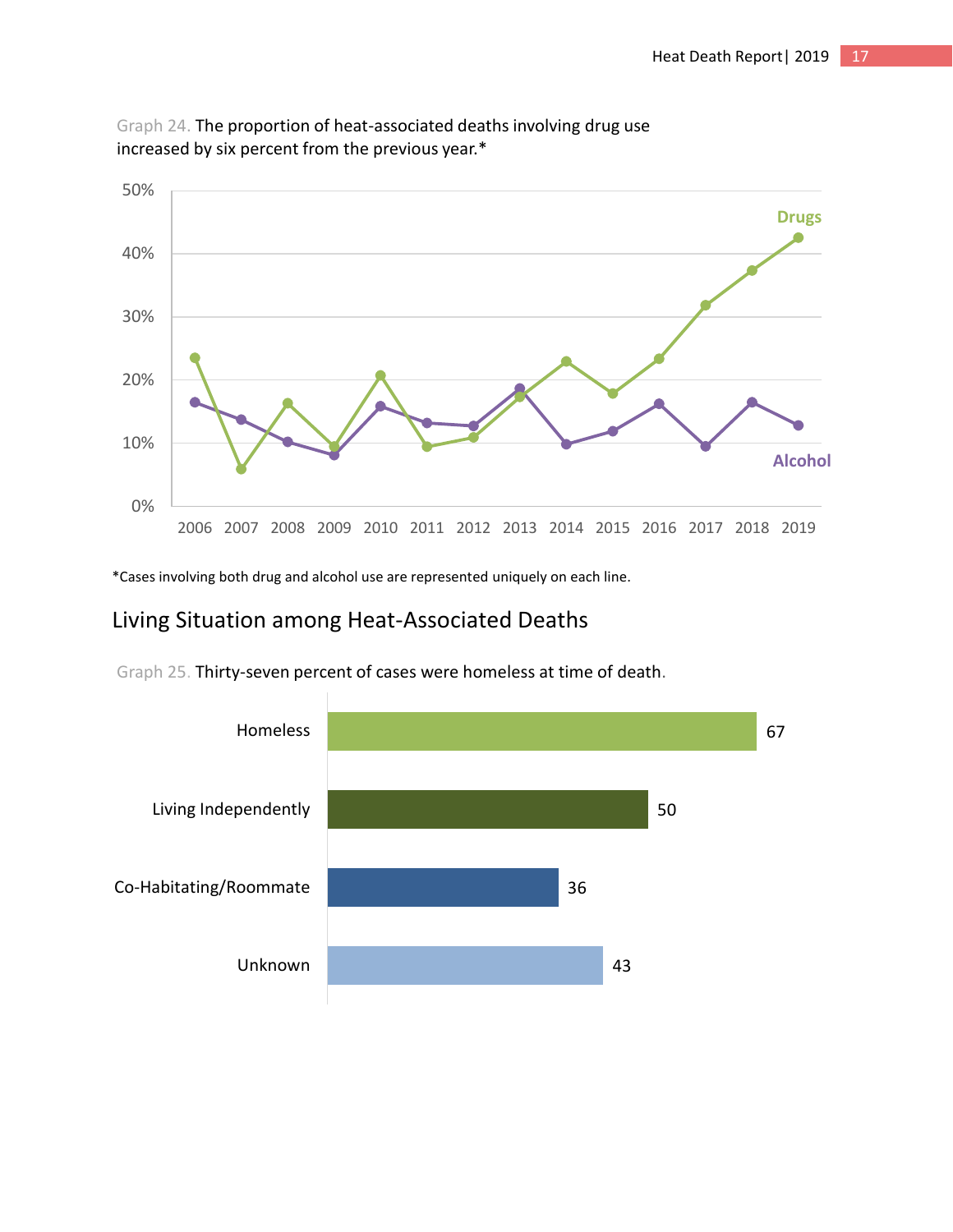

Graph 26. More heat-associated deaths occurred among homeless individuals than any previous year on record.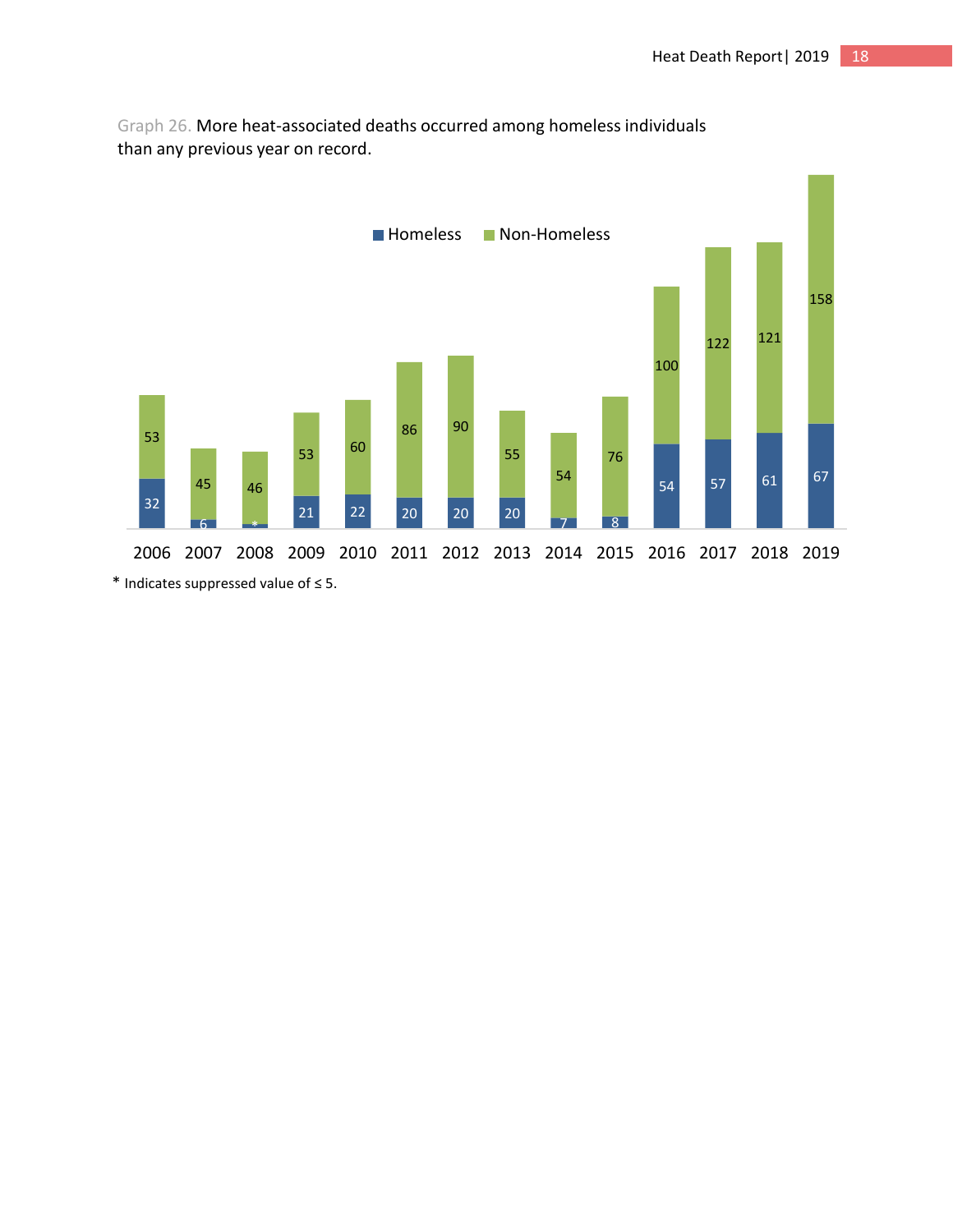## <span id="page-19-0"></span>**Conclusions**

- $\ddot{\circ}$  There was an 8.2% increase in heat-associated deaths between 2018 and 2019.
- Ten **excessive heat warnings** were issued in 2019 and ranged in average of 3 days. On those days, 34% of all heat-associated deaths occurred.
- For the second consecutive year, **more heat deaths occurred** in September than in June.
- $\Leftrightarrow$  There were more heat-caused deaths than heat-related deaths.
- Most cases were residents of Maricopa County. Furthermore, most cases had lived in Arizona for 20 years or more.
- Among Maricopa County residents, the rate of **heat-associated deaths was the highest** for males, African Americans, Native Americans, and those 65 years of age or older.
- Most cases were injured outdoors. The **most common place of injury** for outdoor deaths was an urban area. The most common place of injury for indoor deaths was at a private residence.
- While 83% of **indoor deaths had an A/C unit** present at the time of death, in all cases the environment was not being adequately cooled. **Reasons for lack of cooling** in the presence of an A/C unit include a malfunctioning unit, a lack of electricity, the unit being turned off due to cost, forgetfulness, or other reasons, and the unit being set to a high temperature. A total of 9% of indoor cases did not have an A/C unit present.
- **Drugs or alcohol** were mentioned on the death certificate in half of all cases.
- Individuals experiencing **homelessness** accounted for 37% of heat-associated deaths.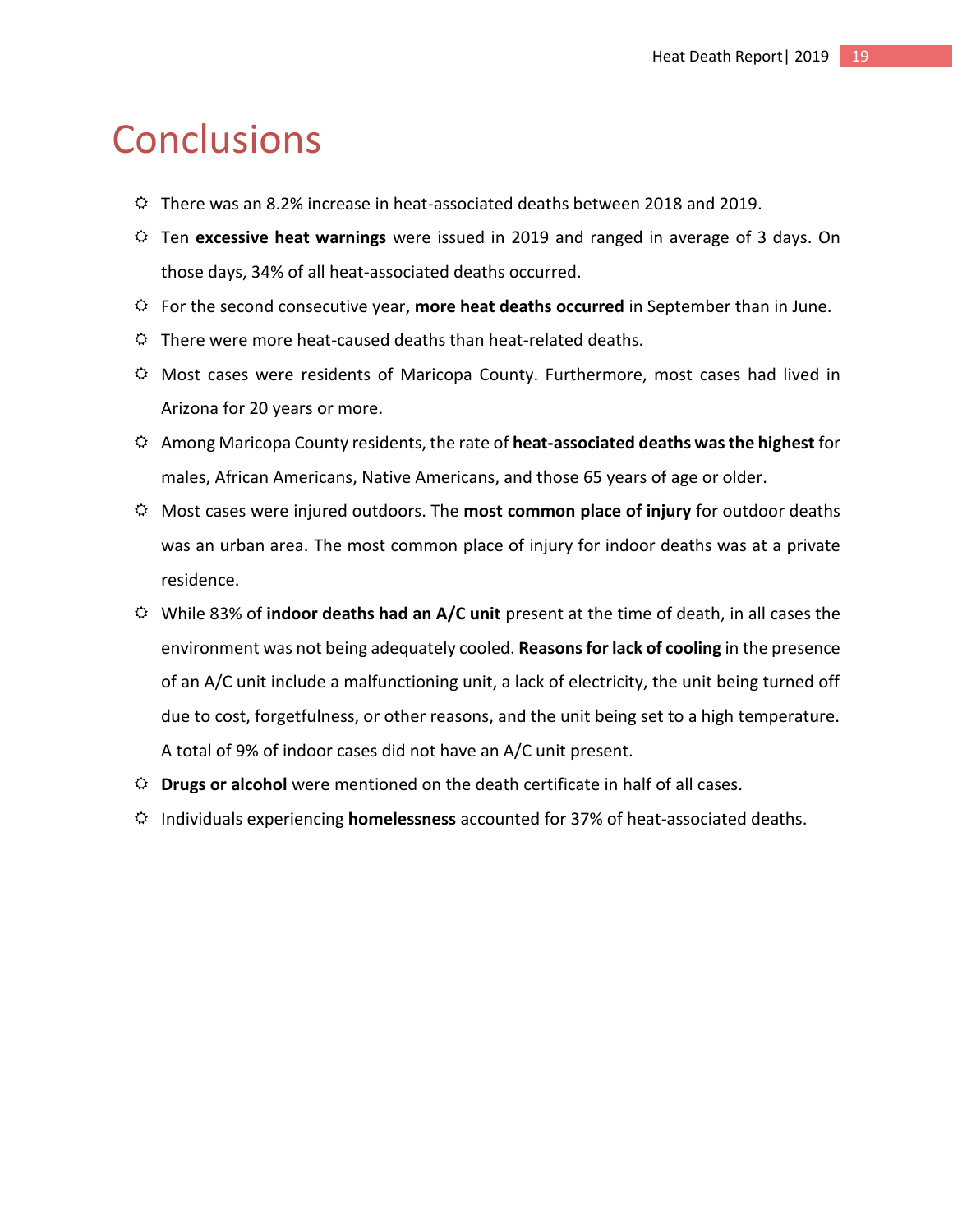# <span id="page-20-0"></span>Appendix

### <span id="page-20-1"></span>Background

<span id="page-20-3"></span>In July 2005, Maricopa County (MC) experienced exceptionally high temperatures that contributed to 45 deaths, of which 35 occurred over nine consecutive days. Temperatures reached 116° F and three excessive heat warnings were issued during this month. After this event, the Maricopa County Department of Public Health (MCDPH) created a novel and effective approach for surveillance of heatassociated deaths in 2006 and has continued to use this system annually.

### <span id="page-20-2"></span>Methodology

<span id="page-20-4"></span>Surveillance data is obtained from the following sources:

- 1. The Maricopa County Office of the Medical Examiner (OME) forwards suspected heatrelated deaths to MCDPH and provides data including demographics, preliminary information regarding how the death occurred, and the circumstances of death. In the past, this information came solely as a weekly line list with limited information for each case. However, in February of 2012, MCDPH started receiving all preliminary reports of death (PRODs) from the OME. These reports provide expanded information daily and have changed the screening methods used by MCDPH staff to ensure that all potential heat-related deaths are documented.
- 2. The MCDPH Office of Vital Registration registers all Maricopa County death certificates in the Arizona Department of Health Services vital records database. The MCDPH Office of Epidemiology searches this database looking for causes of death associated with environmental heat. A Statistical Analysis Software (SAS) program looks for the key phrases and International Classification of Disease-10 (ICD-10) codes listed below.

| <b>Key Phrases</b> |
|--------------------|
| HEAT EXPOSURE      |
| ENVIRON            |
| EXHAUSTION         |
| SUN                |
| HEAT STRESS        |
| HEAT STROKE        |
| HYPFRTHFRMIA       |

| <b>Key Phrases</b>   | ICD 10 Code | <b>Corresponding Definition</b>    |
|----------------------|-------------|------------------------------------|
| <b>HEAT EXPOSURE</b> | X30         | Exposure to excessive natural heat |
| <b>ENVIRON</b>       | T67.X       | Effects of heat and light          |
| <b>EXHAUSTION</b>    | P810        | Environmental hyperthermia of      |
|                      |             | newborn                            |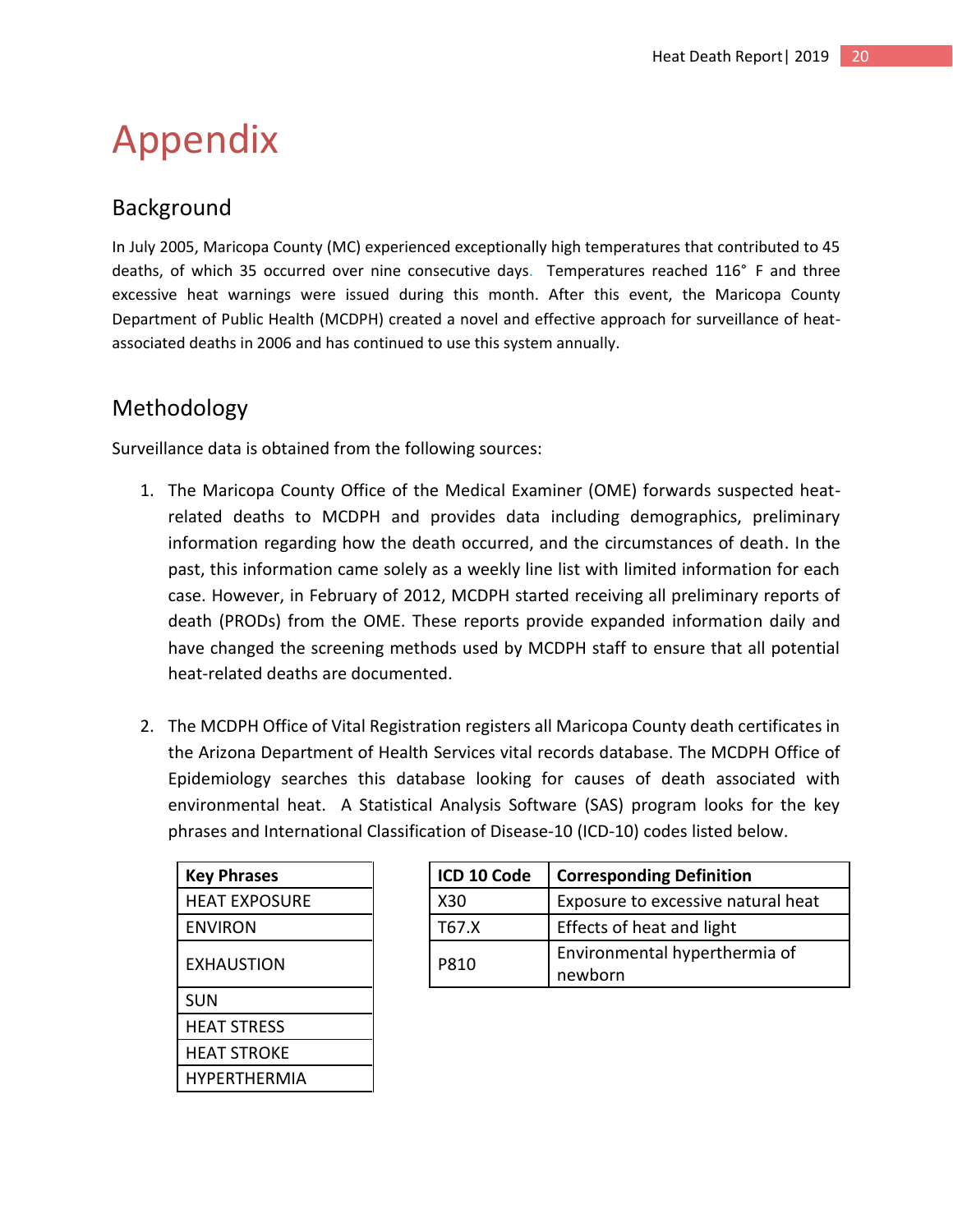3. Hospital and media reports can sometimes initiate a heat death investigation, for example, if a child is reportedly left in a hot car.

Once data are received, analysis of the information is required to identify only those deaths caused as a result of environmental heat. Environmental heat is heat generated by the climate (sun, humidity, etc.) rather than heat from man-made sources such as ovens or manufacturing equipment. Heat-associated deaths are categorized based on the classification criteria listed below:

<span id="page-21-0"></span>**Heat-caused (HC) deaths** are those in which environmental heat was directly involved in the sequence of conditions causing deaths. These are deaths where environmental heat terms were indicated in *Part I<sup>1</sup>* of the death certificate causes of death (diseases or conditions in the direct sequence causing death), for cause of death variables (*cod\_a, cod\_b, cod\_c, or cod\_d).* County of death: Maricopa.

**Heat-related (HR) deaths** are those in which environmental heat contributed to the deaths but was not in the sequence of conditions causing these deaths. These are cases where environmental heat terms were mentioned in *Part II***<sup>2</sup>**of the death certificate causes of death (diseases and conditions contributing but not directly resulting in the death sequence), but not in any of the Part I death variables (*cod\_a, cod\_b, cod\_c, or cod\_d*). County of death: Maricopa.

For the purposes of this report, heat-caused and heat-related deaths are combined and referred to as "heat-associated deaths." Please note that most jurisdictions report only heat-caused deaths. This should be considered when comparing Maricopa County data with data from other locations.

Death certificate data, in combination with the OME notes, are used to produce the information that is contained in this report. Total case count, demographics, residency, drug/alcohol use, and years lived in Arizona are directly retrieved from death certificate data. Place of death location, indoor/outdoor occurrence, air conditioning use, and homelessness are retrieved based on explicit notations made in the death certificate and/or OME notes. For the purposes of this report, reasons for not having a cooled environment at the time of death in indoor cases where an A/C unit was present were grouped into three categories: non-functioning, functioning but turned off, and no electricity. "Non-functioning" is defined as an A/C unit that was not operating properly, was broken, or could not be turned on despite the presence of electricity. Cases categorized as having a "functioning but turned off" A/C unit indicate that the unit worked properly but was the A/C was turned off for some reason at the time of the OME scene inspection. In cases where the unit could not be turned on due to a lack of electricity, regardless of whether it was functioning or non-functioning, were counted in the "no electricity" category.